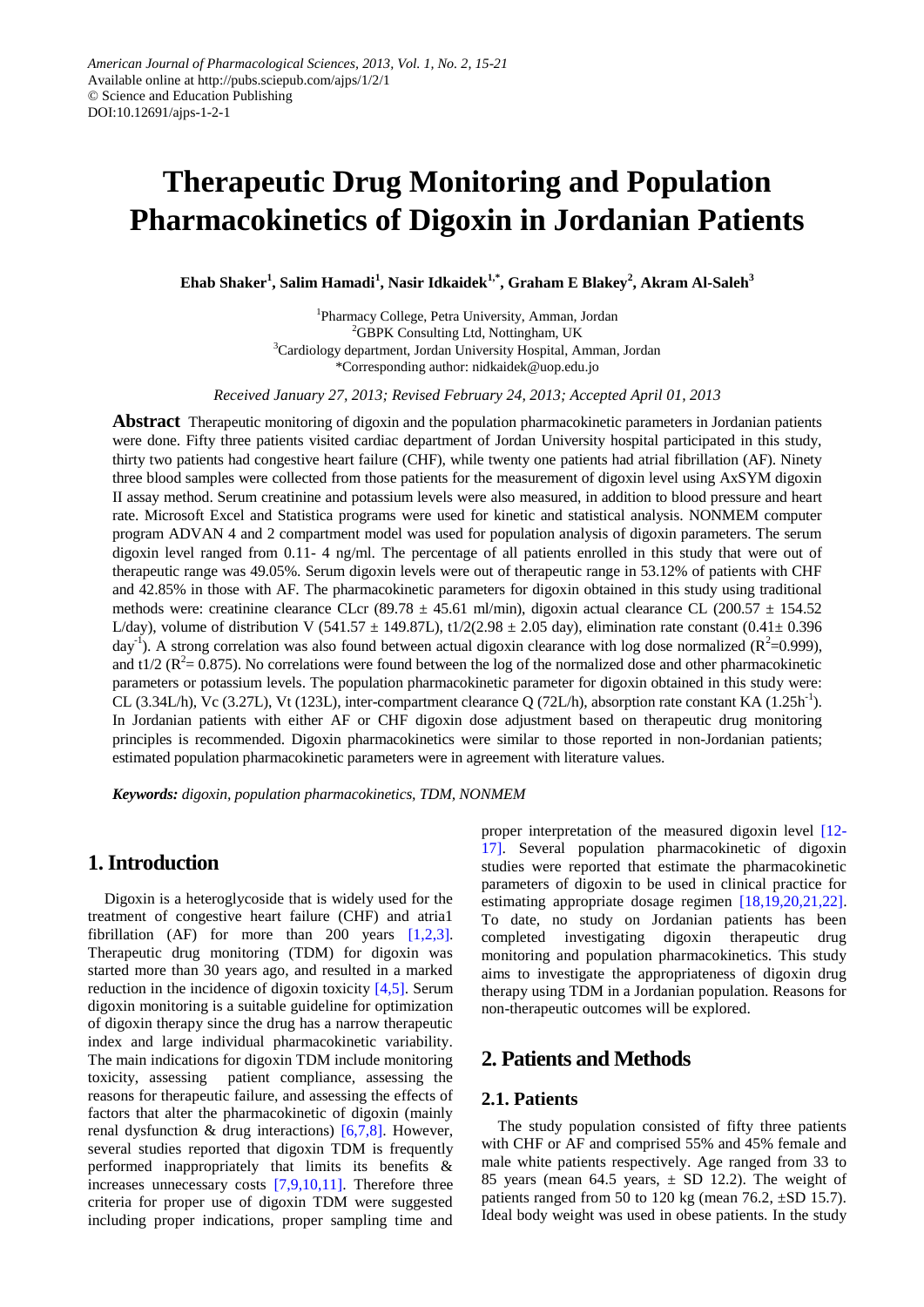population 60.4% had CHF, the remainder (39.6%) had AF.

## **2.2. Data Collection**

Data was collected for each patient using their medical records, direct measurements, personal interview and blood sampling.

## **2.3. Blood Samples Collection**

Blood samples for measurement of digoxin were drawn once steady-state concentrations of digoxin had been reached. Serum creatinine and potassium levels were also measured.

#### **2.4. Sample Schedule for Digoxin**

Fifty three patients participated in this study. One to three samples were taken from each patient, 3 samples were from 3 patients, 2 samples from 34 patients, and 1 sample from 16 patients. Samples were scheduled to be taken from each patient at the following times: a trough sample just before the first dose of the day; at 6- 8 h to coincide with the peak concentration; anytime post dose excluding peak and pre-dose.

#### **2.5. Digoxin Measurement**

Digoxin blood samples were analyzed by the AxSYM, it is an immunochemical automated analyzer made by Abbott Laboratories. The AxSYM digoxin II assay was a Microparticle Enzyme Immunoassay (MEIA) for the quantitative measurement of digoxin, a cardiovascular drug, in serum or plasma. The measurements obtained were used in the treatment of digoxin overdose and in monitoring levels of digoxin to ensure appropriate therapy.

## **2.6. Potassium Measurement**

The ISE (Ion Selective Electrode) module provided the system with an electronic method for assaying Na, K, and chloride samples. Each ISE module could process up to 900 tests per hour. The ion selective electrodes were color-coded, modular plug-in cartridges.

## **2.7. Serum Creatinine Measurement**

Creatinine was assayed using the method of Jaffe. Kinetic calorimetric assay was the basis of this test. The reaction was started after the addition of sodium hydroxide and picric acid to the sample. In alkaline solution, creatinine formed a yellow-orange complex with picrate. The color intensity was directly proportional to the creatinine concentration and could be measured photometrically. The assays used rate-blanking to minimize interference by bilirubin.

# **3. Data Analysis**

#### **3.1. Pharmacokinetic Analysis**

The following pharmacokinetic parameters of digoxin were calculated:

A) Calculation of Creatinine clearance : Cockcroft-Gault equations 1& 2 used to calculate creatinine clearance [\[23\].](#page-6-0)

| Eq#           | <b>Equation</b> used                                                          |
|---------------|-------------------------------------------------------------------------------|
| 1             | $Cr.CL = [(140 \text{-age})* Wt]/(72*Scr)$ for male                           |
| 2             | $Cr.CL = [(140 - age)*Wt*0.85]/(72*Scr)$ for female                           |
| $\mathcal{F}$ | $CLdiv = 0.33*Wt+0.9*Cr.CL$ (for male)                                        |
| 4             | $CL_{\text{die}} = 0.8*Wt+Cr.CL$ (for female)                                 |
| 5.            | $Cs^{ss} = F(D/\tau)/CL_{div}$                                                |
| 6             | $CL^{act}_{die} = [F (D/\tau)]/ C^{ss}_{ave}$                                 |
| 7             | Vd $_{\text{dig}} = (3.8L/Kg)*Wt + (3.1)*Cr.CL$                               |
| 8             | $\overline{\text{Kel}}$ = $CL^{\text{act}}_{\text{dig}}$ / Vd $_{\text{dig}}$ |
| 9             | $t_{1/2} = 0.693$ /Kel                                                        |
| 10            | $D = Cs^{ss} * CL^{act}$ <sub>dig</sub> * $\tau$ /F                           |

Where Cr.CL is creatinine clearance in ml/min, age in year, BW is the actual body weight or ideal body weight for obese patients (BMI>30) in kg, Scr is serum creatinine in mg/dl.

B) Calculation of Predicted digoxin clearance : To estimate digoxin clearance for patients enrolled in this study used equations  $3&4$  [\[24\],](#page-6-1) where CL<sub>dig</sub> is digoxin clearance in ml/min.

C) Calculation of predicted  $Cs^{ss}$ : Predicated  $Cs^{ss}$  of digoxin for patients in this study was calculated according to equation 5  $[25]$ , where Cs<sup>ss</sup> is the predicated serum digoxin concentration in ng/ml, D is maintenance dose of digoxin in ng,  $\tau$  is the dosage interval 1440min, F is the bioavailability factor 0.7 for tablet, and  $CL_{di}$  is digoxin clearance in ml/min.

D) Calculation of actual digoxin clearance: Actual digoxin clearance was calculated based on equation 6 [\[25\],](#page-6-2) where CL<sup>act</sup><sub>dig</sub> is actual digoxin clearance in ml/min, F is bioavailability 0.7, D is maintenance dose of digoxin,  $\tau$  is the dose interval 1440 min,  $C_{avg}^{ss} = (C1 + C2 + C3/3)$ which is the average steady-state digoxin concentration.

E) Volume of distribution calculation: Volume of distribution of digoxin was calculated based on equation 7 [\[2\],](#page-5-6) where Vd  $_{\text{dig}}$  is volume of distribution of digoxin in L, Wt is weight in kg, and Cr.CL in ml/min.

F) Calculation of elimination rate constant: Equation 8 was used to calculate Kel [\[25\],](#page-6-2) where Kel is the digoxin elimination rate constant (day),  $CL^{act}_{dig}$  is actual digoxin clearance in L/day, Vd  $_{\text{dig}}$  is volume of distribution of digoxin In L.

G) Calculation of  $t_{1/2}$ : Equation 9 was used to calculate  $t_{1/2}$  [\[25\],](#page-6-2) where  $t_{1/2}$  is the half –life of digoxin in day, Kel is the digoxin elimination rate constant.

H) Calculation of dose adjustment: Equation 10 was used to calculate dose adjustment, where D is dose adjustment in mg,  $Cs^{ss} =$  is the average steady state digoxin level according to the therapeutic range (1 for CHF, 1.5 for AF),  $CL^{act}_{dig}$  is actual digoxin clearance,  $\tau$  is dosage interval, F is the bioavailability factor 0.7 for digoxin tablet.

### **3.2. Statistical Analysis**

Microsoft Excel program was used for descriptive statistics and t-testing. Individual data for each patient (age, sex, weight, dose, disease state, dose, τ, serum creatinine,  $C_{avg}^{ss}$ , and F) and the appropriate equation for each pharmacokinetic parameter was entered to the excel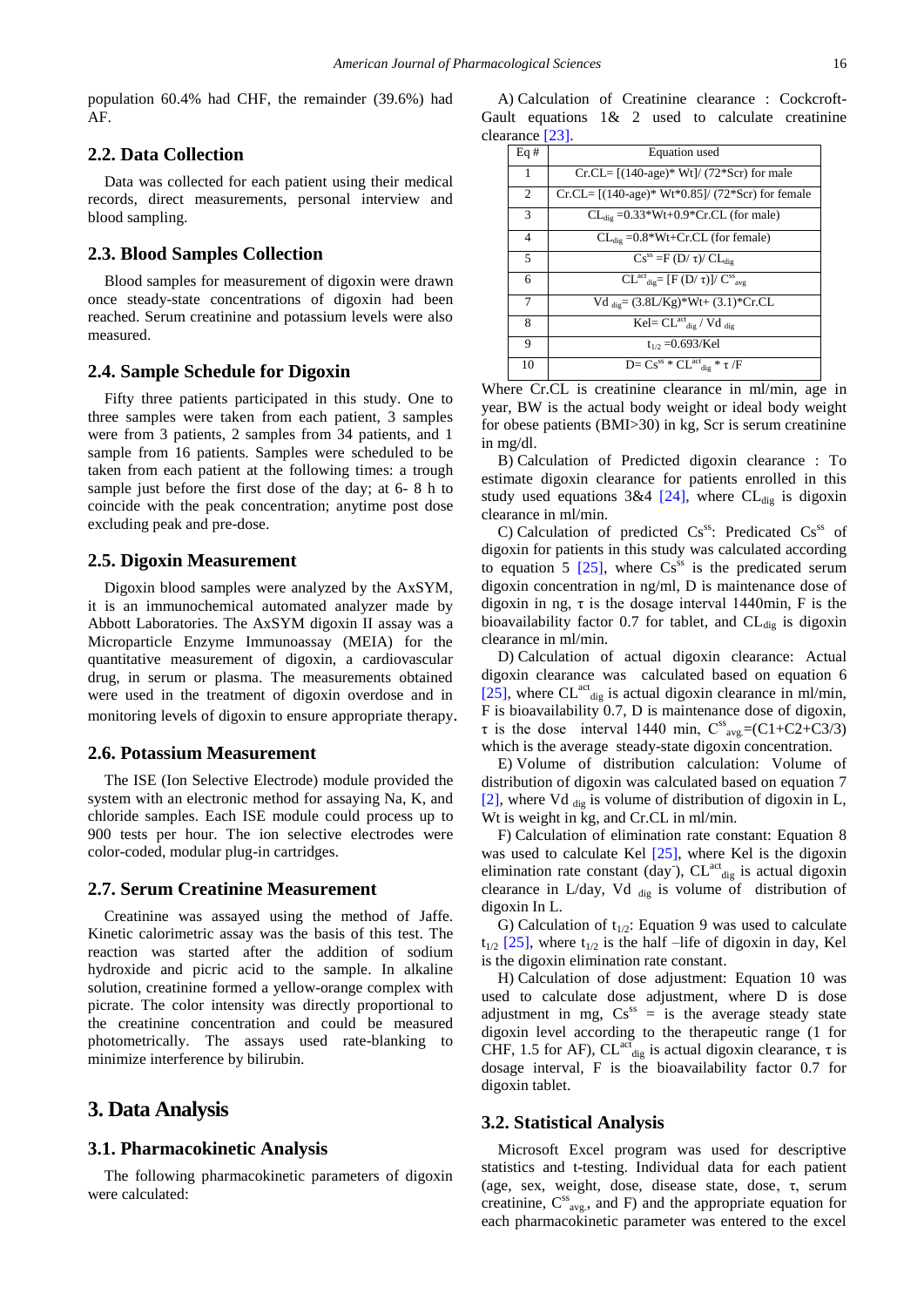program. Statistica program V4.5 was used for normality testing. Logarithmic transformation was used to ensure data normality.

## **3.3. Population Pharmacokinetic Analysis**

Population Pharmacokinetic program used is NONMEM ADVAN 4 model. The final model was run without interaction as its inclusion invariably lead to underestimation of the observed values. Both 1 and 2 compartment models were investigated, but the latter model gave the better fit. The number of samples available was a limitation of the dataset; ideally 3 samples would be available for each patient. In the current dataset most subjects had 2 available concentrations although some only had 1. Attempts were made to fit all parameters (thetas and etas) together but invariably although the model reached completion the covariance step was aborted that can be due to the huge etas that were being estimated for Q and sometimes VT. In the final model, to allow completion of the covariance step, the intercompartmental clearance (Q) value was fixed based on literature data (taken from Hornestam et al, [\[26\]\)](#page-6-3). Using this approach, the fit of observed versus individual predicted plasma concentrations was reasonable.

# **4. Results and Discussion**

## **4.1. Serum Level of Potassium and Creatinine**

The result showed that the range of patient serum potassium was (3.2-5.4mmol/l), with a mean of 4.34mmol/l. 9.5% of patients with potassium level out of the normal range (3 patients above the normal range and 2 patients below). However, the range of creatinine serum level for female patients between (0.34-2.23mg/dl), with 51.7% of female patients out of normal range. The range of creatinine serum level for male patients between (0.36- 1.95mg/dl), with 45.8% of male patients out of normal range.

## **4.2. Blood Pressure and Heart Rate Measurement**

The American Heart Association and the Joint National Commission on Hypertension recommend that everyone should ideally have a blood pressure less than 120/80. Blood pressure between 120-140/80-90 is considered as pre hypertension. Blood pressure over 140/90 is considered as hypertension [\[27\].](#page-6-4) 18.8% of patients had hypertension, 37.7% had pre hypertension. The normal range of heart rate at rest is 60-100 bpm [\[28\].](#page-6-5) Values for heart rate were outside the normal range in 7.5% of the study population.

## **4.3. Serum Digoxin Concentrations**

The average serum digoxin levels in the fifty three patients involved in this study ranged from 0.11 to 4ng /ml with a mean level of  $0.89 \pm 0.72$ ng/ml (CV: 80.07 %).

Twenty four males and twenty nine females participated in this study, there was no significant difference in mean serum digoxin level between male and female  $1.07 \pm 0.92$ ng/ml,  $0.75 \pm 0.45$ ng/ml respectively, P=0.11 as shown in [Table 2.](#page-2-0)

| Table 2. Serum digoxin level in male and female patients |  |  |
|----------------------------------------------------------|--|--|
|                                                          |  |  |

<span id="page-2-0"></span>

| Sex    | $%$ * | (Mean $\pm$ SD)<br>ng/ml | Range<br>(ng/ml) | P value |
|--------|-------|--------------------------|------------------|---------|
| Male   | 45.28 | $1.07 + 0.92$            | $0.17 - 4.00$    | 0.11    |
| Female | 54.72 | $0.75 - 0.45$            | $0.11 - 1.97$    |         |

\*Percent of male and female

Serum digoxin levels were out of therapeutic range in 53.12% of patients with CHF and 42.85% in those with AF as shown in [Table 3.](#page-2-1)

**Table 3. Classification of patients with CHF, AF based on recommended therapeutic range 0.5-1.5 , 0.8-2 ng/ml respectively**

<span id="page-2-1"></span>

| тесопписносо питарсине ганgе 0.0-1.0 , 0.0-2 нg/ни гезреситст |                   |               |                                        |  |  |  |
|---------------------------------------------------------------|-------------------|---------------|----------------------------------------|--|--|--|
| Serum digoxin<br>range                                        | No. of<br>patient | $\frac{0}{0}$ | Mean of $Cpay \pm SD$<br>(ng/ml)       |  |  |  |
| Sub-therapeutic                                               | 12, 12            | 37,57         | $0.325 \pm 0.124$ ,<br>$1.134 + 0.33$  |  |  |  |
| Therapeutic                                                   | 15, 9             | 47, 43        | $0.813 \pm 0.223$ ,<br>$0.549 + 0.137$ |  |  |  |
| Toxic                                                         | 5,0               | 16, 0         | $2.623 \pm 0.936$ ,-                   |  |  |  |

Predicted serum digoxin concentration was calculated and compared with observed (actual) serum digoxin concentration, no correlation was found between in the two values, [Figure 1.](#page-2-2)

# **4.4. Creatinine Clearance, Predicted Digoxin Clearance, and Volume of Distribution of Digoxin.**

Creatinine clearance level for the patients participated in this study was ranged from 18.76-211.46 ml/min. The data showed that the estimated digoxin clearance ranged from  $37.35 - 240.40$  ml/min  $(120.29 \pm 46.68$  ml/min). A linear relationship exists between renal clearance of digoxin and creatinine clearance as shown in [Figure 2.](#page-2-3)

<span id="page-2-2"></span>

Figure 1. Observed versus predicted serum digoxin concentrations

<span id="page-2-3"></span>

**Figure 2.** Relationship between digoxin clearance and creatinine clearance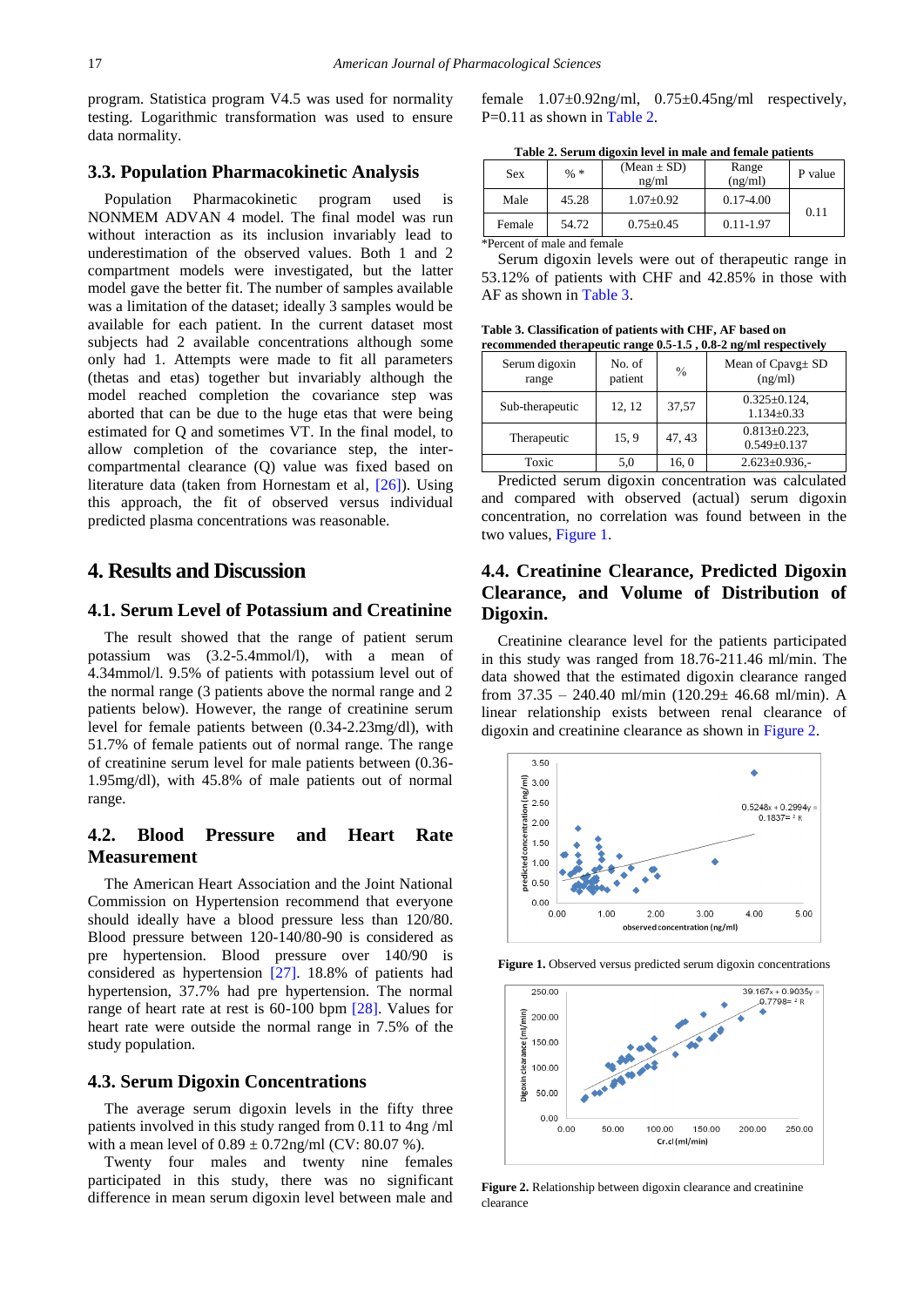The estimated volume of distribution of digoxin was ranged from 293.77 to 912.54L. The mean volume of distribution of digoxin was 541.57L (7.73L/Kg) which is within the reported volume of distribution of digoxin (7.3L/kg) in patients with normal renal function.

#### **4.5. Actual clearance, Kel and t1/2 of Digoxin**

Actual digoxin clearance for patients enrolled in this study ranged from  $27.34$ -795.45L/day  $(200.57 \pm$ 154.5216L/day). Actual digoxin clearance was examined and compared with estimated digoxin clearance, according to this comparison no correlation was found between them.

Actual digoxin clearance was inversely related to the half life, though around 400, the half-life appeared to reach a plateau, [Figure 3.](#page-3-0)

<span id="page-3-0"></span>

**Figure 3.** Correlation between actual digoxin clearance and half-life

#### **4.6. Digoxin Dose Adjustment**

Study results that 49.05% of patients had digoxin serum concentrations outside of the therapeutic range. For each patient that was out of therapeutic range, a dose adjustment was recommended based in the measured digoxin level (eq. 10). There are many factors may affect serum digoxin level, these include: age, gender, diseases conditions (renal dysfunction, heart failure, and thyroid disease), drug-drug interaction, and tissue response. A decision to make dose adjustment, therefore took these individual patient factors into account.

#### **4.6.1. Dose Adjustment for Patients with CHF**

Digoxin dose adjustment for those patients with CHF that their serum digoxin level out of therapeutic range presented in [Table 4.](#page-4-0) Patient number 5 and 6 are already on 0.25mg of digoxin dose, however the dose adjustment calculated for these patients (eq 10) is 0.58mg which higher than the recommended digoxin dose. From reviewing all data that collected from medical files and from interviews with these patients, the factors that affected plasma digoxin level were not noticed. Therefore, a second digoxin level measurement is recommended before any dose adjustment.

Based on patient interviewing patient number 9 and 43, they admitted that they were not taking digoxin dose regularly as prescribed (missing dose). This non compliance patients can be helped by advising them committed to the time and maintenance on the dose that prescribed without any dose adjustment. Patients 13 and 19 were on 0.125mg digoxin dose and their average digoxin level is 0.44ng/ml and 0.37ng/ml respectively. Dose adjustment were calculated for patients 13 and 19 (eq 10) and found to be 0.29mg 0.3mg respectively. Therefore, the new recommended digoxin dose for those patients is 0.25mg which may maintain their digoxin level with therapeutic range. Serum digoxin level in Patient 21 was 1.97mg which is above therapeutic range. The possible explanation for the high serum digoxin level is that the patient also taking Bisoprolol (concor<sup>R</sup> 5mg) which may enhanced absorption as well as reduced renal excretion of digoxin due to inhibition of intestinal and renal P-glycoprotein efflux transporter. Therefore no dose adjustment recommended before discussion this point with the physician.

Digoxin level of patients number 31 and 37 were 0.34ng/ml and 0.36ng/ml respectively, both patients were on 0.125mg of digoxin. The data collected from interviews and medical files indicated that these patients have no drug-drug interaction or any disease state that affected the digoxin level, but single digoxin level for these patients was measured. Therefore these patients need further follow up, or increased the digoxin dose to 0.25mg. Digoxin level of patient number 38 was 1.92ng/ml which is above the therapeutic range, medical file for this patient indicated that this patient suffered from alcoholic liver cirrhosis. Liver responsible for metabolize 26% of digoxin dose, so accumulation of digoxin may be occurred and lead to elevate the digoxin dose. Because the dose adjustment for this patient was 0.13mg while the dose taken was 0.25.Therefore, either keep the patient on the same dose (0.25mg) digoxin but given every other day, or reduce the dose to 0.125mg of digoxin daily.

The digoxin level in patient number 42, 45, is 0.45, 3.2ng/ml, which is out of therapeutic range. The main reason was due to error in the time of taking blood sample. Therefore, no dose adjustment needed at this time and further blood sample should be taken at appropriate time is recommended. Patient number 43 had digoxin level of 4ng/ml. This result was due to patient incompliance (patient was taken double dose of digoxin). Therefore digoxin dose was stopped for two days, and then returned to maintenance digoxin dose of 0.25mg.

Digoxin level of patient number 44 was 0.44ng/ml and received digoxin dose of 0.125mg. The dose adjustment calculated was 0.31mg (eq 10), therefore, a dose of 0.25mg of digoxin was recommended.

Patient number 47 was on 0.125mg daily dose of digoxin and his average digoxin level was 0.13ng/ml (below therapeutic range). Based on medical file, this patient appeared that he was used ventolin (albuterol). This drug decreased the level of digoxin in blood, so this reason may be interpreted why the digoxin level of this patient resulted below the therapeutic range.

Serum digoxin level of patient 49 was 2.03ng/ml which is above the recommended therapeutic range. The sample of digoxin was tacking in a wrong time through distribution phase (after 2 hours of last dose). Therefore this patient was not required dose adjustment, but only should be repeated the measurement of digoxin at the true time.

Patients number 50 and 51 had plasma level below the therapeutic range (0.11ng/ml and 0.17ng/ml respectively). Who were on 0.125mg daily dose of digoxin, but single digoxin level for those patients was measured. Therefore these patients need further follow up, or increased the digoxin dose to 0.25mg.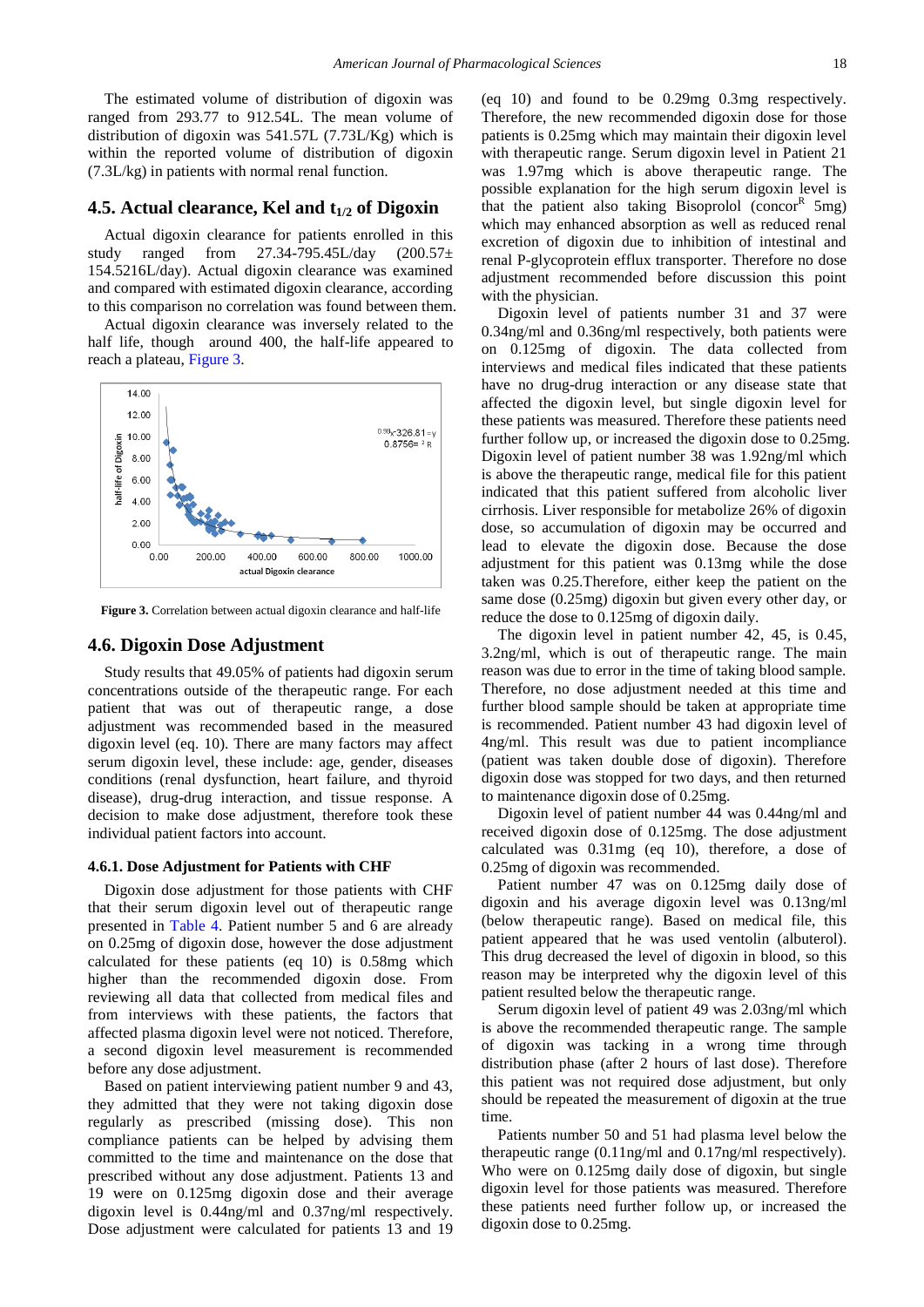<span id="page-4-0"></span>

| Dose adjustment<br>(mg) |       | Therapeutic<br>Dose(mg) range $(0.5-1.5)$<br>ng/ml | Cs <sup>avg</sup> digoxin<br>(ng/ml) | Patient# |
|-------------------------|-------|----------------------------------------------------|--------------------------------------|----------|
| 0.58                    | 0.25  | Below                                              | 0.43                                 | 5        |
| 0.58                    | 0.25  | <b>Below</b>                                       | 0.43                                 | 6        |
| noncompliance           | 0.125 | <b>Below</b>                                       | 0.28                                 | 9        |
| 0.29                    | 0.125 | Below                                              | 0.44                                 | 13       |
| 0.3                     | 0.125 | <b>Below</b>                                       | 0.37                                 | 19       |
| Drug interaction        | 0.125 | Above                                              | 1.97                                 | 21       |
| 0.37                    | 0.125 | Below                                              | 0.34                                 | 31       |
| 0.35                    | 0.125 | <b>Below</b>                                       | 0.36                                 | 37       |
| 0.13                    | 0.25  | Above                                              | 1.92                                 | 38       |
| Sample time error       | 0.125 | <b>Below</b>                                       | 0.45                                 | 42       |
| noncompliance           | 0.25  | Above                                              | 4.00                                 | 43       |
| 0.31                    | 0.125 | <b>Below</b>                                       | 0.40                                 | 44       |
| Sample time error       | 0.125 | Above                                              | 3.20                                 | 45       |
| Drug interaction        | 0.125 | <b>Below</b>                                       | 0.13                                 | 47       |
| Sample time error       | 0.125 | Above                                              | 2.03                                 | 49       |
| Single measurement      | 0.125 | <b>Below</b>                                       | 0.11                                 | 50       |
| Single measurement      | 0.125 | Below                                              | 0.17                                 | 51       |

**Table 4. Dose adjustment for digoxin in patients with CHF based on equation10**

#### **4.6.2. Dose Adjustment for Patients with AF**

Digoxin dose adjustment for those patients with AF that their serum digoxin level out of therapeutic range presented in [Table 5.](#page-4-1) Digoxin dose for patient number 8, 26, 32, 34 may need to increased to 0.25mg daily (eq. 10). Patient number 18, 35, 40, dose adjustment calculated based on eq. 10 is 0.4, 0.44, and 0.41 respectively which is higher than the recommended dose of oral digoxin. Therefore another digoxin level measurement is recommended in addition to extensive reviewing of their medical files. Patient number 25 had hypothyroidism in addition to atrial fibrillation . It has been reported that patient with hypothyroid state, the sensitivity to digoxin effect may be increased due to change in clearance of digoxin [\[29\]](#page-6-6) and low dose of digoxin is recommended. When euthyroid state achieved, the dose of digoxin should increased [\[30\].](#page-6-7) Therefore, the dose in this patient was increased to 0.25mg instead of 0.125mg.

Patient number 39 was taking 0.25 mg of digoxin daily, serum digoxin level for this patient below the therapeutic range (0.4ng/ml). This patient was suffered from breast cancer and she was on chemotherapy treatment. There is drug- drug interaction between chemotherapy drug and digoxin. Chemotherapy drug decreases the concentration of digoxin, the mechanism though to be responsible for this interaction is the transient damage to the intestinal mucosa caused by cancer chemotherapy [\[31\].](#page-6-8) Therefore before any dose adjustment, the digoxin should be given either one hour before or two hours after chemothepy agent and then measured digoxin level.

#### **4.7. Correlation and Regression Analysis**

There was no correlation between age and log dose normalized. This result corresponds with previous studies. Ferrari et al remarked that there was no concurrence between age and digoxin serum level [\[32\],](#page-6-9) while Rich et al noticed that the mean digoxin levels tended to be higher in older patients despite an age related decline in mean dosage [\[33\].](#page-6-10) Creatinine clearance was not correlated to the log dose normalized, similar to the findings of the work by

Baylis [\[34\].](#page-6-11) A correlation could not be found between log dose normalized and observed volume of distribution of digoxin and BMI respectively. For patients with a BMI greater than 40%, ideal body weight was used rather than actual BMI. These principles are consistent with the data recorded by Abernethy, whose work indicated that for obese patients loading and maintenance doses of digoxin should be determined on the basis of IBW rather than TBW [\[35\].](#page-6-12) Weight has no correlation to the log dose normalized. Potassium was not correlated to log dose normalized a result supported by literature studies. Ferrari et al [\[32\].](#page-6-9) It has been reported that hypokalemia is the most important and frequent factor causing increased sensitivity of the tissues to digoxin  $[36]$ . The effect is independent of digoxin plasma concentration. So according to this notion and the measured normal K levels, we cannot see any correlation between potassium concentration and digoxin serum level in this study. For the cardiovascular measures: systolic blood pressure, diastolic blood pressure and heart rate, there was has no correlation to the log dose normalized.

**Table 5. Dose adjustment for digoxin in patients with AF based on equation 10**

<span id="page-4-1"></span>

| dose<br>adjustment<br>(mg) | Dose<br>(mg) | Therapeutic<br>Range<br>$(0.8-2)$ ng/ml | $Csssavg$ digoxin<br>(ng/ml) | Patient# |
|----------------------------|--------------|-----------------------------------------|------------------------------|----------|
| 0.26                       | 0.125        | below                                   | 0.73                         | 8        |
| 0.40                       | 0.125        | below                                   | 0.47                         | 18       |
| 0.45                       | 0.125        | below                                   | 0.42                         | 25       |
| 0.27                       | 0.125        | below                                   | 0.69                         | 26       |
| 0.26                       | 0.125        | below                                   | 0.73                         | 32       |
| 0.31                       | 0.125        | below                                   | 0.61                         | 34       |
| 0.44                       | 0.25         | below                                   | 0.45                         | 35       |
| 0.50                       | 0.25         | below                                   | 0.4                          | 39       |
| 0.41                       | 0.125        | below                                   | 0.46                         | 40       |
|                            |              |                                         |                              |          |

However, a strong relationship between actual digoxin clearance and log dose normalized  $(R^2 = 0.999)$ . Since actual digoxin clearance is proportionally to daily dose and irreversibly to serum level of digoxin (eq 6). The mainly dose prescribed for all patients enrolled in this study were either 0.125 mg or 0.25 mg. Therefore, the variation in serum level of digoxin play important role in actual digoxin clearance. Also, strong correlation was found between t1/2 and log dose normalized. t1/2 has strong reverse correlation to the actual digoxin clearance (eq 9). Actual digoxin clearance and log dose normalize proportional reversely, so the t1/2 of digoxin is correlate proportionally with log dose normalize. Correlation analysis results were in agreement with regression analysis results as shown in [Table 6.](#page-4-2)

**Table 6. Analysis of variance of Log Dose Normalized Css avg**

<span id="page-4-2"></span>

| P-value | F-ratio | MS       | DF | <b>SS</b> | Source        |
|---------|---------|----------|----|-----------|---------------|
| 0.858   | 0.033   | 0.00     | 1  | 0.00      | <b>VD</b>     |
| 0.00    | 226.382 | 2.989    | 1  | 2.989     | Cl. Digoxin   |
| 0.858   | 0.032   | 0.00     | 1  | 0.00      | CL.CR         |
| 0.62    | 0.25    | 0.003    | 1  | 0.003     | <b>Sex</b>    |
| 0.343   | 0.924   | 0.012    | 1  | 0.012     | Disease       |
| 0.15    | 2.116   | 0.029    | 1  | 0.029     | Bp sys        |
| 0.711   | 0.14    | 0.002    | 1  | 0.002     | <b>BpDIAS</b> |
| 0.579   | 0.313   | 0.004    | 1  | 0.004     | H.R.          |
| 0.856   | 0.033   | $\Omega$ | 1  | $\Omega$  | Age           |
| 0.858   | 0.032   | $\theta$ | 1  | $\Omega$  | Wt.           |
|         |         |          |    |           |               |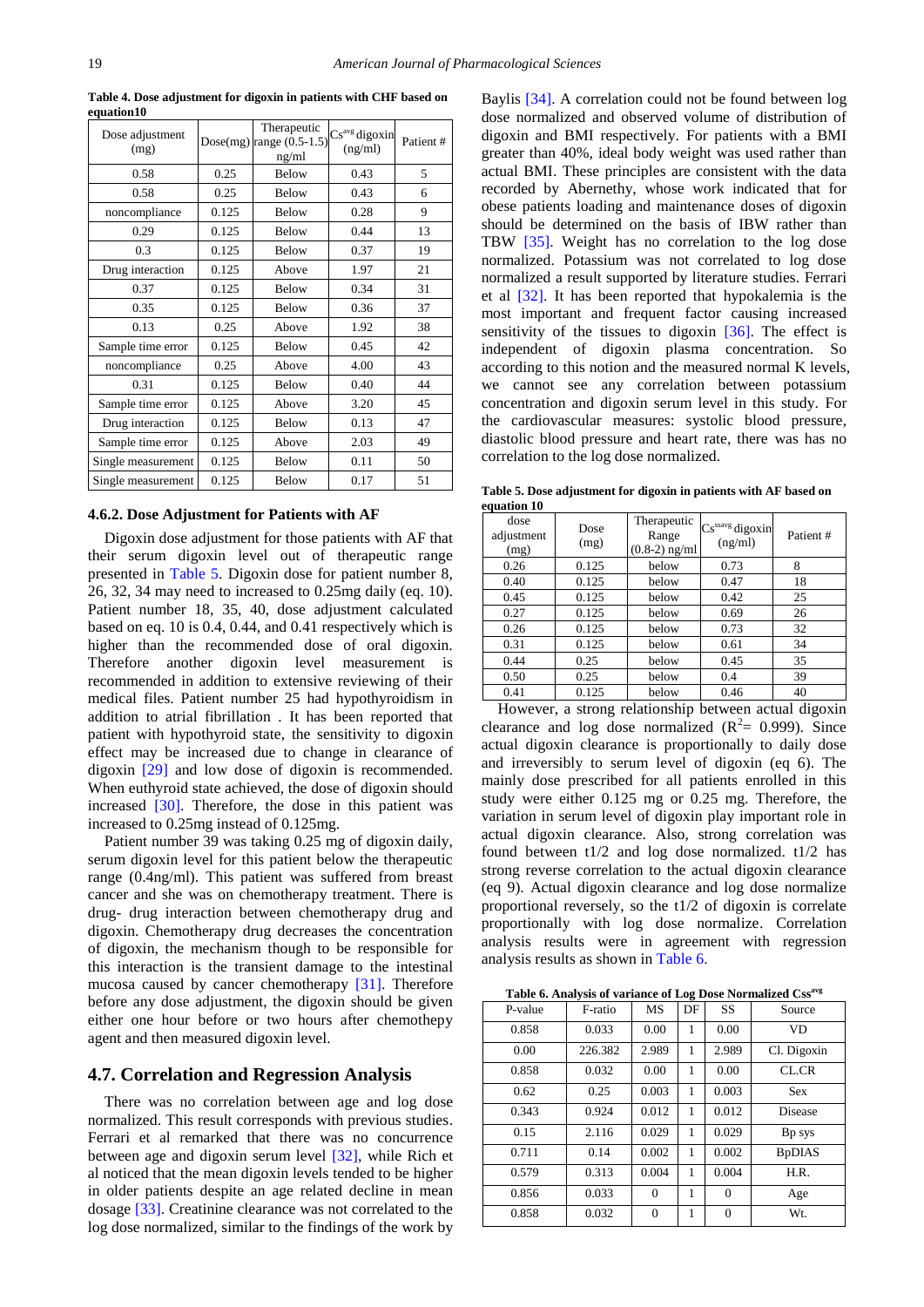### **4.8. Pharmacokinetic Parameters of Digoxin**

The pharmacokinetics parameters of digoxin according to traditional methods obtained in this study represented in the [Table 7.](#page-5-7)

| Table 7. Pharmacokinetic parameters of digoxin |  |  |
|------------------------------------------------|--|--|
|------------------------------------------------|--|--|

<span id="page-5-7"></span>

| $CV\%$   | <b>SD</b> | Mean     | Pharmacokinetic parameters |  |  |
|----------|-----------|----------|----------------------------|--|--|
| 50.80687 | 45.61764  | 89.78636 | Cr.CL(ml/min)              |  |  |
| 77.0418  | 154.52    | 200.57   | dig.CL.act.(L/day)         |  |  |
| 27.6739  | 149.8736  | 541.5702 | $\mathrm{Vd}(L)$           |  |  |
| 68.95    | 2.05      | 2.98     | $t1/2$ (day)               |  |  |
|          |           |          |                            |  |  |

 $*$ Assuming F $=$ 0.7

Population pharmacokinetic analysis of digoxin data from Jordanian patients enrolled in this study and other studies are presented in [Table 8.](#page-5-8) Good agreement between observed and individually predicted concentration values [Figure 4.](#page-5-9)

**Table 8. Population pharmacokinetic of digoxin from different studies**

<span id="page-5-8"></span>

| Present    |         |                       |                              | Zhou et   Desoky et   Yukawa et   Hornestam et   parameters |           |
|------------|---------|-----------------------|------------------------------|-------------------------------------------------------------|-----------|
| study      | al      | al                    | al                           | al                                                          |           |
| $3.34$ L/h |         | $4.88L/hr$ 0.38L/h/kg |                              | 9.88L/hr                                                    | <b>CL</b> |
| 3.27 L     |         | 1.38L/kg              | 1.83L/kg                     | 27.8L                                                       | Vc        |
| 123 L      |         | 9.11L/kg              | 22.6L/kg                     | 444L                                                        | Vt        |
| 72 L/h     |         |                       | $0.47$ L/h/kg $0.629$ L/h/kg | 71.8L                                                       |           |
| 1.25L/h    | 1.63L/h |                       |                              |                                                             | KA        |

<span id="page-5-9"></span>

**Figure 4.** Observed concentration versus individually predicted concentration

# **5. Conclusions**

Based on the results of this investigation which revealed that around 50% of patients with CHF or AF had their serum digoxin level out of therapeutic range. In addition, the data also showed high interindividual variability in pharmacokinetic parameters of digoxin. Therefore, therapeutic drug monitoring of digoxin among those patient populations is necessary to optimize digoxin therapy. Digoxin pharmacokinetics was shown similar to those reported in non-Jordanian patients; and the calculated population pharmacokinetic parameters were also in agreement with literature values.

# **Acknowledgments**

NONMEM programme was kindly provided by Dr Hussain Mulla of University Hospitals of Leicester - Glenfield Hospital, Dept of Pharmacy, Leicester, UK.

This work is submitted in partial fulfillment of master degree in Pharmaceutical Sciences at college of Pharmacy, Petra University, Amman, Jordan.

# **References**

- <span id="page-5-0"></span>[1] Figueiredo, E.L., Machado, F.P. Digoxin's roles in heart failure patients: An overview. Cardiology. 5 (5): 59-64, 2010.
- <span id="page-5-6"></span>[2] Winter, M.L. Basic clinical pharmacokinetics. Philadelphia, Lippincott Williams & Wilkins, 2004.
- [3] DiPiro J.T et al. Pharmacotherapy A pathophysiologic approach, seven edition McGraw HILL, 2008.
- <span id="page-5-1"></span>[4] Duhme D.W.,, Greenblatt D. J., Koch-Weser J. Reduction of digoxin toxicity associated with measurement of serum levels. A report from the Boston Collaborate Drug Surveillance Program. Ann Inter Med, 80: 516-519, 1974.
- [5] Dobbs R.J., Nicholson P.W., Dobbs S.M., O'Neill C.J. Therapeutic drug monitoring of digoxin: Helper or hinders?. Eur. J. clin. Pharmacol. 31:491-5, 1986.
- <span id="page-5-2"></span>[6] Sidwell A., Barclay M., Begg E., Moore G. Digoxin therapeutic monitoring: an audit and review. The New Zeland Medical Journal, 116 (1187):1-6, 2003.
- <span id="page-5-3"></span>[7] Farid S. F, Abbassia M.M, Sabrya N.A., Abdl Elkhaeq. Evaluation of digoxin in two Egyptian hospitals A pilot study. Austaralian Journal of basic and applied Sciences, 3(3):1838-1841, 2009.
- [8] Aronson J.K, Hardman M. ABC of monitoring drug therapy. Digoxin. BMJ, 305: 1149-52, 1992.
- [9] Kumana CR, Chan YM, Kou M. Audit exposes flawed blood sampling for "digoxin levels". Ther Drug Monit, 14: 155-8, 1992.
- [10] Williamson KM, Thrasher KA, Fulton KB, et al. Digoxin toxicity: an evaluation in current clinical practice. Arch Intern Med, 158: 2444-9, 1998.
- [11] Smith TW, Haber E. Digoxin intoxication: the relationship of clinical presentation to serum digoxin concentration. J Clin Invest, 49: 2377-86, 1970.
- <span id="page-5-4"></span>[12] Canas F, Tanasijevic MJ, Ma'luf N, Bates DW. Evaluating the appropriateness of digoxin level monitoring. Arch Intern Med, 159: 363-8, 1999.
- [13] Copeland RJ, Thorpe H, Kay EA. Inappropriate digoxin monitoring.J Clin Pharm Ther. 17:173-4, 1992.
- [14] Slaughter RL, Schneider PJ, Visconti JA. Appropriateness of the use of serum digoxin and digitoxin assays. Am J Hosp Pharm, 35: 1376-9. 1978.
- [15] Mordasini M.R., Krabenbublr S., Schlienger R. G. Appropriateness of digoxin level monitoring. SWISS MED WKLY, 132: 506-512, 2002.
- [16] Orrico K. B., Wu. M., Wilson A. R. Assessment of the appropriateness of serum digoxin concentration measurement in a medical group setting. Journal of Managed Care Pharmacy, 17(9): 695-700.2011.
- [17] Jessup M., Abraham WT., Casy DE, et al 2009 Focused Update: ACCF/AHA Guidelines for the Diagnosis and Management of Heart Failure in Adults A Report of the American College of Cardiology Foundation/American Heart Association Task Force on Practice Guidelines: Developed in Collaboration With the International Society for Heart and Lung Transplantation. *Circulation*, 119: 1977-2016. 2009.
- <span id="page-5-5"></span>[18] Nagaraja N.V, Park Y.J, Jeon S, Sands C.D, Derendorf H. Population pharmacokinetics of digoxin in Korean patients. Int J Clin Pharmacol Ther. 38(6):291-7, 2000.
- [19] Zhou X.D, Gao Y, Guan Z, Li ZD, Li J. Population pharmacokinetic model of digoxin in older Chinese patients and its application in clinical practice. Acta Pharmacol Sin., 31(6):753- 8, 2010.
- [20] Xiao-dan Zhou, Yan Gao, Zheng Guan, Zhong-dong Li and Jun Li. Population pharmacokinetic model of digoxin in older Chinese patients and its application in clinical practice. Acta Pharmacologica Sinica, 31: 753-758. 2010.
- [21] EL Desoky, E.S. Nagaraja, Nelamangala V.2; Derendorf, Hartmut. Population Pharmacokinetics of Digoxin in Egyptian Pediatric Patients: Impact of One Data Point Utilization. American Journal of Therapeutics: 9(6), 492-498. 2002.
- [22] Yukawa, E., Suematu, F.; Yukawa, M., Minemoto, M., Ohdo, S., Higuchi, S., Goto, Y., Aoyama, T. Population Pharmacokinetics of